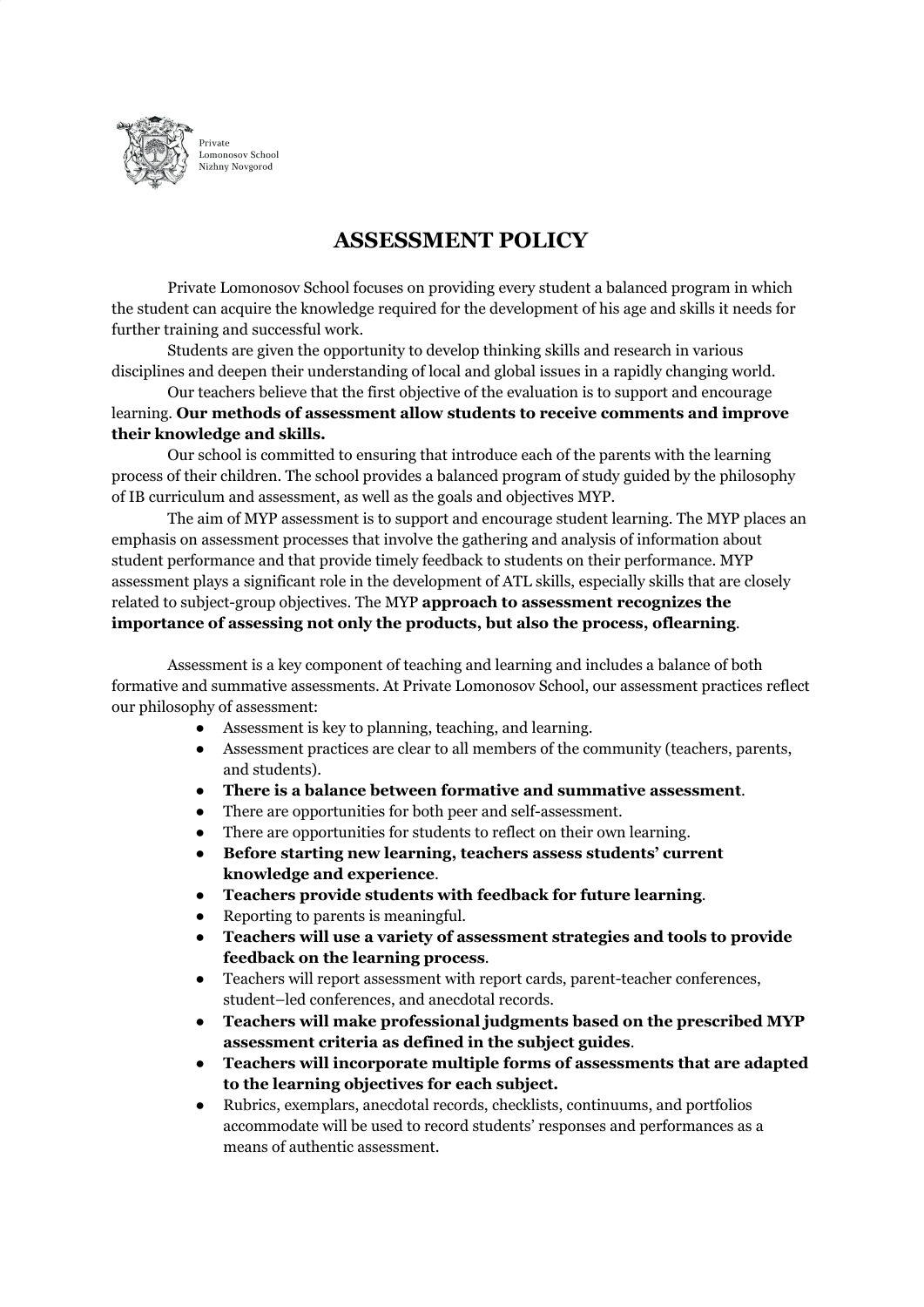● A progress report with student achievement on MYP criteria will be reported at the end of the school year

At Private Lomonosov School, we believe that assessment is designed to:

- Identify students' strengths, weaknesses, and learning styles in relation to the MYP skills, knowledge, and attitudes.
- Help students evaluate their own learning and understanding.
- Identify what has been learned or what students are in the progress of learning.
- Provide teachers, students, and parents with feedback on students' progress and learning.
- Help teachers develop effective teaching units using a variety of strategies to meet the needs of the learners.
- Record students level of mastery.
- inform, enhance and improve the teaching process provide opportunity for students to exhibit transfer of skills across disciplines, such as in the personal project and interdisciplinary unit assessments
- **promote positive student attitudes towards learning** promote a deep understanding of subject content by supporting students in their inquiries set in real world contexts promote the development of critical- and creative-thinking skills

Teachers design and create various tasks, assessment strategies and tools to assess, together, in the framework of collaborative planning. MYP assessment model is based on pre-defined criteria, available for all students.

All teachers to structure their curriculum and grading in accordance with the standards of curriculum and student needs.

All marks in school are aligned with model IB MYP evaluation and divided into 3 types

- Evaluation system in the Russian (Russian mark)
- Based on the criteria of MYP
- MYP grade

The curriculum of each of the items is divided into units. Throughout the units teacher can conduct formative assessment for which he can assess using Russian mark. Russian mark may be set to work in the classroom. The result of each unit becomes a summative assessment and evaluation MYP mark (using one or more criteria). MYP mark has a more serious weight to the Russian mark.

As a result, the teacher make conversion MYP mark in the MYP grade. It is important to remember that the reverse conversion is not allowed.

## **The MYP assessment criteria across subject groups can be summarized as follows.**

|                              | A                                          | в                                           |                |                     |
|------------------------------|--------------------------------------------|---------------------------------------------|----------------|---------------------|
| Language and<br>literature   | Analysing                                  | Organizing                                  | Producing text | Using language      |
| Language<br>acquisition      | Comprehending<br>spoken and visual<br>text | Comprehending<br>written and visual<br>text | Communicating  | Using language      |
| Individuals and<br>societies | Knowing and<br>understanding               | Investigating                               | Communicating  | Thinking critically |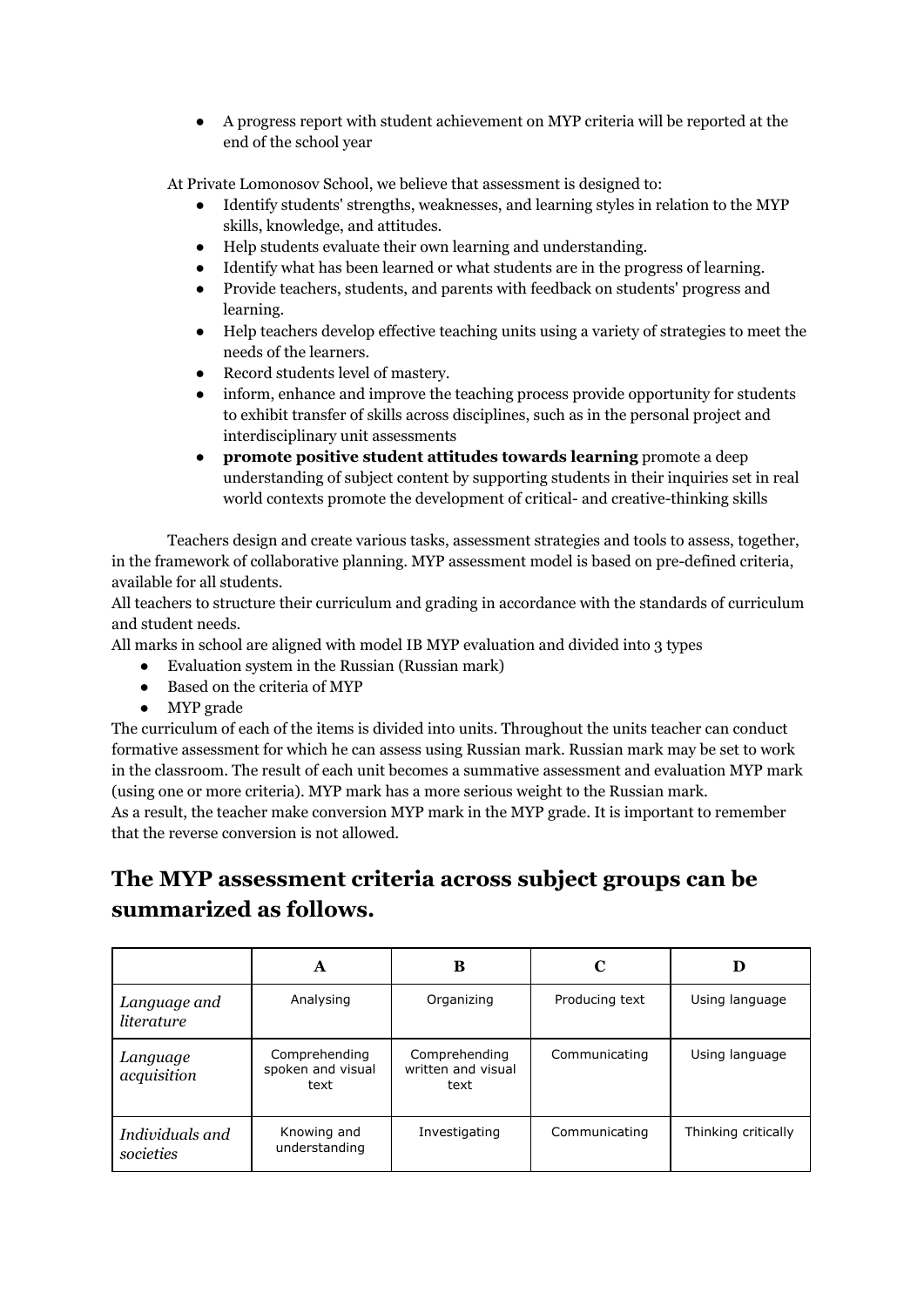| <b>Sciences</b>                  | Knowing and<br>understanding | Inquiring and<br>designing  | Processing and<br>evaluating           | Reflecting on the<br>impacts of science           |  |
|----------------------------------|------------------------------|-----------------------------|----------------------------------------|---------------------------------------------------|--|
| <b>Mathematics</b>               | Knowing and<br>understanding | Investigating<br>patterns   | Communicating                          | Applying<br>mathematics in<br>real-world contexts |  |
| Arts                             | Knowing and<br>understanding | Developing skills           | Thinking creatively                    | Responding                                        |  |
| Physical and<br>health education | Knowing and<br>understanding | Planning for<br>performance | Applying and<br>performing             | Reflecting and<br>improving<br>performance        |  |
| Design                           | Inquiring and<br>analysing   | Developing ideas            | Creating the<br>Evaluating<br>solution |                                                   |  |
| MYP projects                     | Investigating                | Planning                    | Taking action                          | Reflecting                                        |  |
| Interdisciplinary                | Disciplinary<br>grounding    | Synthesizing                | Communicating<br>Reflecting            |                                                   |  |

## **Sample of task and adressed criteria**

| Subject group                                           | A | B | C | D |  |  |
|---------------------------------------------------------|---|---|---|---|--|--|
| Language and Literature                                 |   |   |   |   |  |  |
| Test, text rewriting                                    |   |   |   |   |  |  |
| Essay                                                   |   |   |   |   |  |  |
| Quiz                                                    |   |   |   |   |  |  |
| <b>Text Analysys</b>                                    |   |   |   |   |  |  |
| Feedback and review                                     |   |   |   |   |  |  |
| <b>Dictation</b>                                        |   |   |   |   |  |  |
| Language Acquisition                                    |   |   |   |   |  |  |
| Write an essay                                          |   |   |   |   |  |  |
| Describe a picture                                      |   |   |   |   |  |  |
| Responding to a visual stimulus with a text             |   |   |   |   |  |  |
| Analyze a pie-chart                                     |   |   |   |   |  |  |
| Write an article, a presentation                        |   |   |   |   |  |  |
| Read the text after looking at the image above the text |   |   |   |   |  |  |
| Book review, Relate what you have seen                  |   |   |   |   |  |  |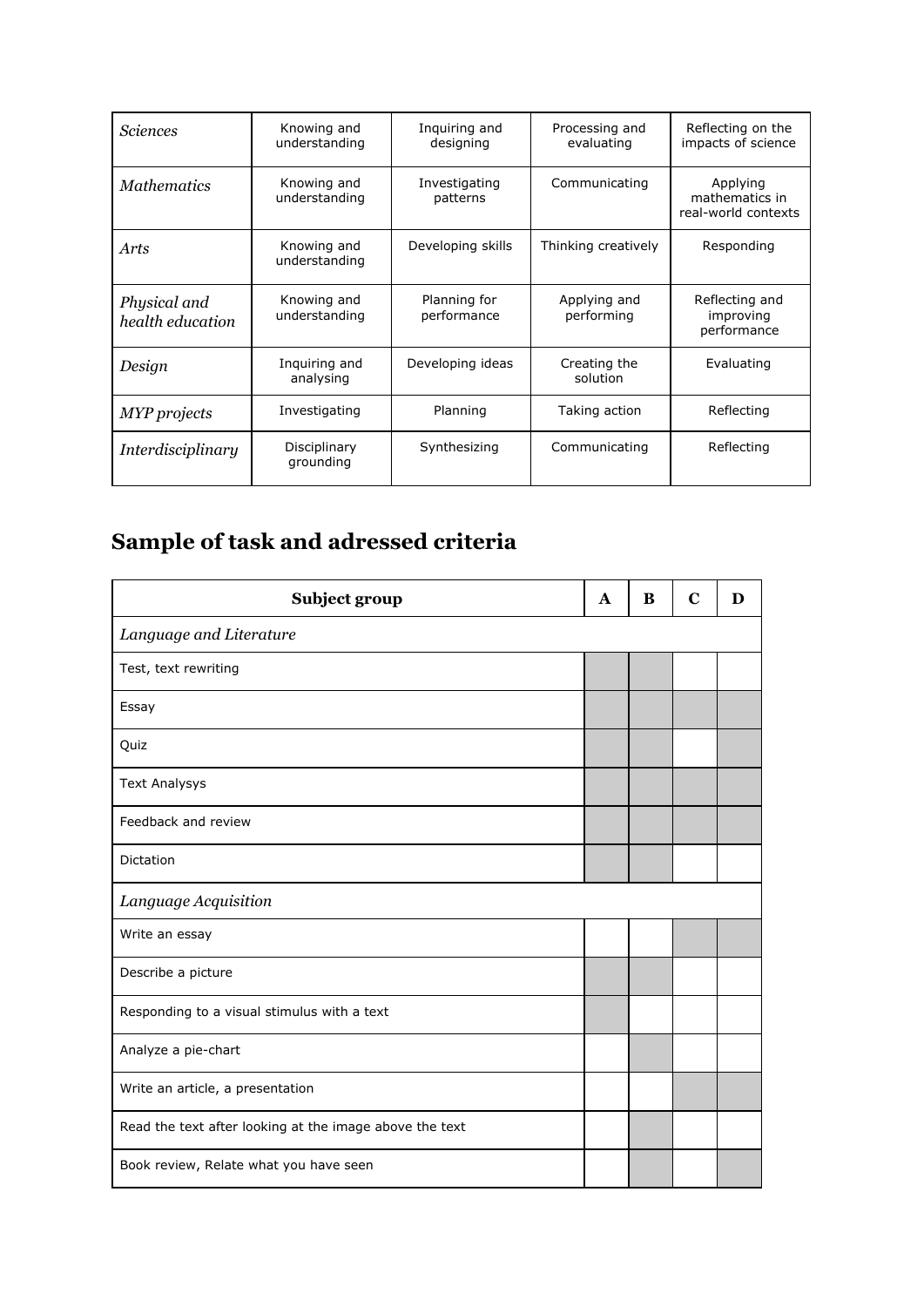| Watch and listen to a video                           |  |  |  |  |
|-------------------------------------------------------|--|--|--|--|
| Answer questions about the visual and audio text      |  |  |  |  |
| Exchange opinions with a partner                      |  |  |  |  |
| Write a letter / e-mail, a note, a letter of complain |  |  |  |  |
| Arts                                                  |  |  |  |  |
| Arts                                                  |  |  |  |  |
| Drawing from nature                                   |  |  |  |  |
| The compositional work on a given topic               |  |  |  |  |
| Creating illustrations for literary work              |  |  |  |  |
| Drawing a portrait from memory                        |  |  |  |  |
| Create posters / Covers / Advertising                 |  |  |  |  |
| Selection of material for creative work               |  |  |  |  |
| Analysis of works of art                              |  |  |  |  |
| Music                                                 |  |  |  |  |
| Quiz                                                  |  |  |  |  |
| Essay                                                 |  |  |  |  |
| Orchestra instruments noise                           |  |  |  |  |
| Creating a musical instrument                         |  |  |  |  |
| Choral singing, solo singing                          |  |  |  |  |
| Design                                                |  |  |  |  |
| Creating posters, presentations                       |  |  |  |  |
| Making video, animation                               |  |  |  |  |
| Text layout                                           |  |  |  |  |
| Drawing chart and blueprints                          |  |  |  |  |
| Create media projects, models, designs                |  |  |  |  |
| Individuals and societies                             |  |  |  |  |
| Test                                                  |  |  |  |  |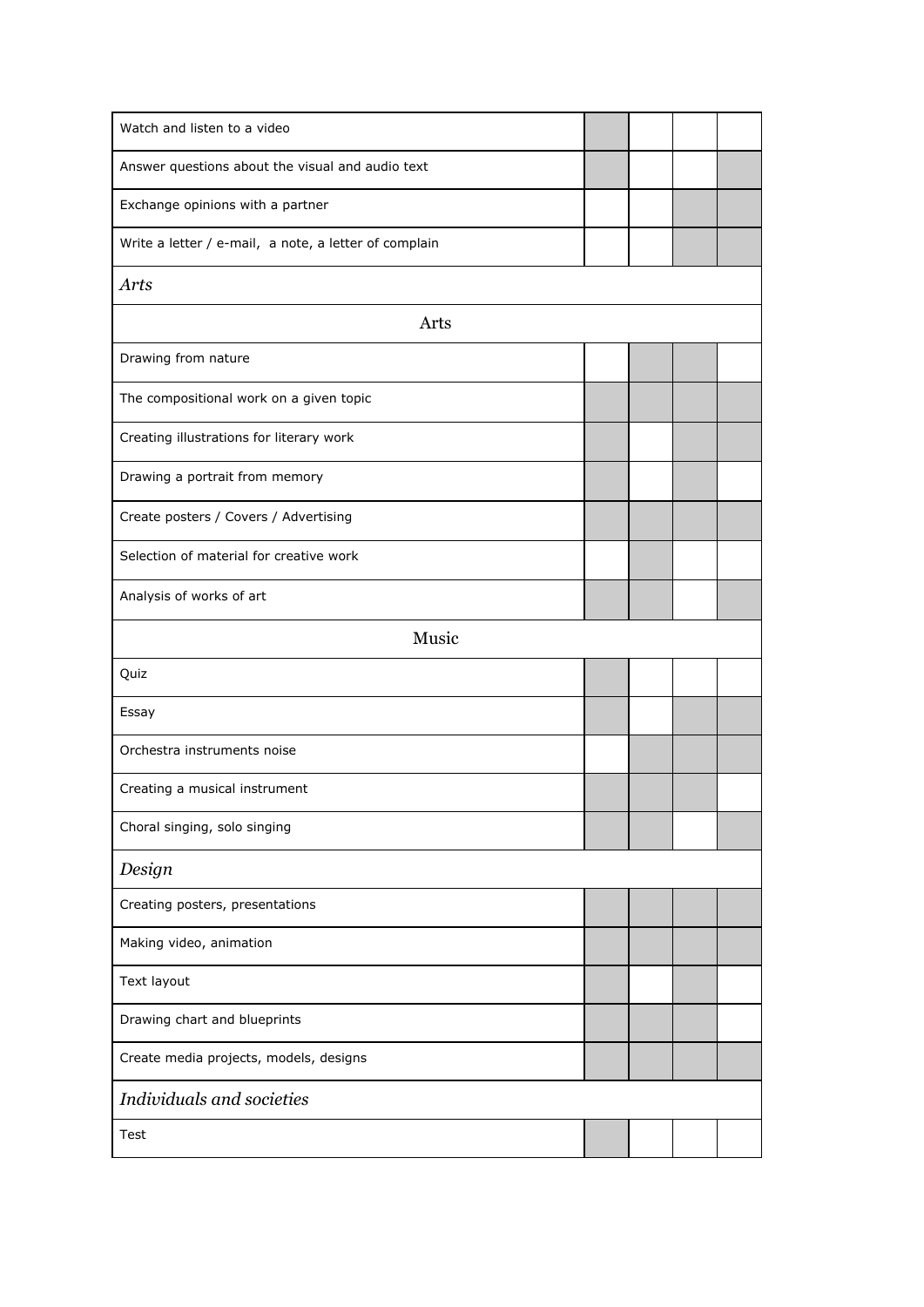| Essay                                        |  |  |  |  |
|----------------------------------------------|--|--|--|--|
| Game                                         |  |  |  |  |
| Working with illustrations, historical court |  |  |  |  |
| Research                                     |  |  |  |  |
| Debates                                      |  |  |  |  |
| Working with maps                            |  |  |  |  |
| <b>Mathematics</b>                           |  |  |  |  |
| Test                                         |  |  |  |  |
| Quiz                                         |  |  |  |  |
| Create media projects, models, designs       |  |  |  |  |
| Debates                                      |  |  |  |  |
| Physical and health education                |  |  |  |  |
| Exercise technique                           |  |  |  |  |
| Carrying out a warm-up                       |  |  |  |  |
| Sports games, participate in competitions    |  |  |  |  |
| Perform gymnastic composition                |  |  |  |  |
| Science                                      |  |  |  |  |
| Test                                         |  |  |  |  |
| Research                                     |  |  |  |  |
| Essay                                        |  |  |  |  |
| Create media projects, models, designs       |  |  |  |  |
| Information analysys                         |  |  |  |  |
| Case Studies                                 |  |  |  |  |
| Debates                                      |  |  |  |  |

## **MYP level of achievement conversion to national mark**

| Mark | level of achievement   Descriptor |                |
|------|-----------------------------------|----------------|
|      | $O - 7$                           | unsatisfactory |